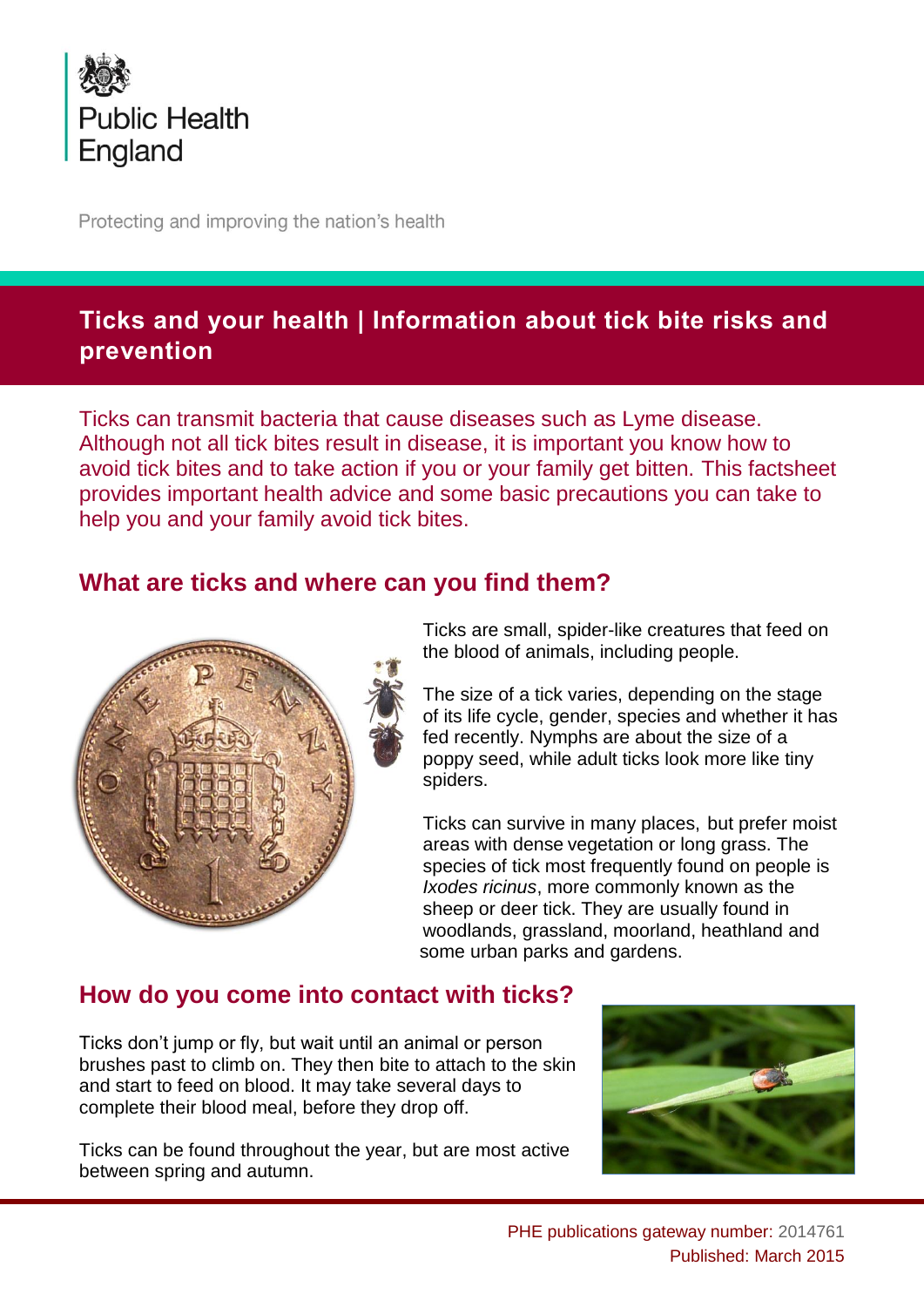### **Main health risks**



Ticks can transmit bacteria that cause diseases such as Lyme disease, which can lead to very serious conditions if left untreated. Symptoms of Lyme disease can include flu-like symptoms, fatigue, muscle and joint pain.

A characteristic expanding rash, called erythema migrans, is present in most but not all cases. You may not always remember being bitten by a tick, so if you have spent time outdoors and develop any of these symptoms, seek advice from your GP.

Lyme disease can be treated with a course of antibiotics. Without treatment, more serious conditions such as viral-like meningitis, facial palsy, nerve damage and arthritis can develop, so prevention and early detection are crucial.

Expanding erythema migrans rash with bull's-eye appearance

## **Perform a tick check**

Make it a habit to carry out a tick check - an easy way to make sure you haven't picked up a tick when outdoors. You should perform a tick check regularly if you're outdoors for a longer period of time – just look over your clothes and body for any ticks to brush off.

When you get home, carry out a more thorough check by removing your clothes and having a good look and feel for any ticks. Ticks prefer warm, moist places on your body, especially the groin area, waist, arm pits, behind the knee and along hair lines, so look out for anything as tiny as a freckle or a speck of dirt.



Young children are more commonly bitten on the head/scalp so they need to be carefully checked around the neck, behind the ears and along the hairline. Remember that you should check your pets and their bedding as well.

Tick bites may not hurt and you don't always notice you've been bitten, so make sure you thoroughly check yourself, your children and your pets.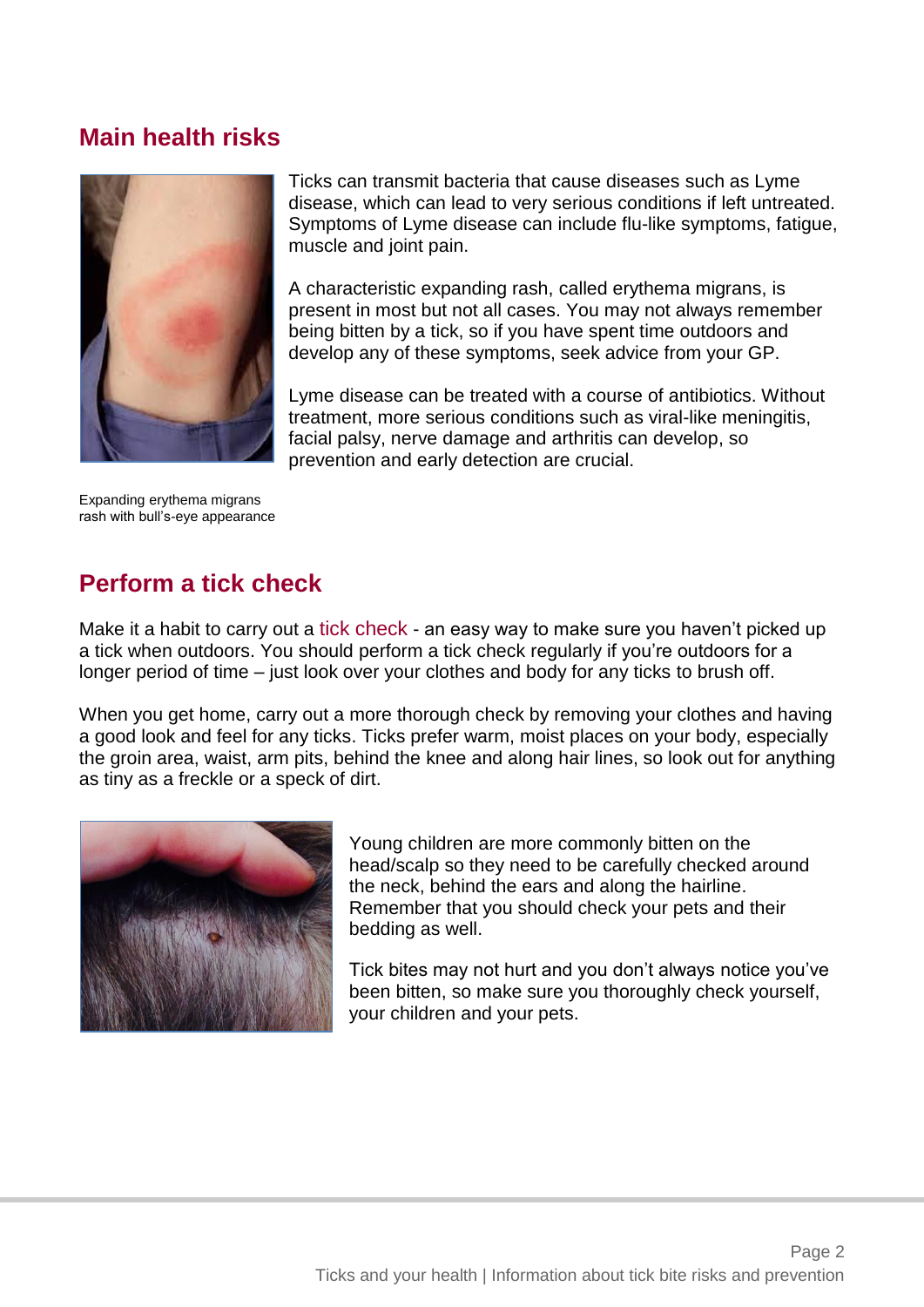Take simple steps to avoid coming into contact with ticks, such as:

- walking on clearly defined paths, to avoid brushing against vegetation
- avoiding dense vegetation
- wearing light-coloured clothing so ticks are easier to spot and brush off
- you can also use insect repellents such as DEET



# **If you have been bitten**

Being tick aware by knowing what ticks look like, where they can be found, and practising prevention behaviours, such as a tick check, will help you to avoid tick bites. However, if you do get bitten, removing the tick quickly and correctly can help to reduce any potential risk:

- remove the tick as soon as possible
- the safest way to remove a tick is to use a pair of fine-tipped tweezers, or a tick removal tool
- grasp the tick as close to the skin as possible
- pull upwards slowly and firmly, as mouthparts left in the skin can cause a local infection
- once removed, apply antiseptic to the bite area, or wash with soap and water and keep an eye on it for several weeks for any changes
- contact your GP if you begin to feel unwell and remember to tell them you were bitten by a tick or have recently spent time outdoors



### **Help us record ticks**

PHE monitors changes in tick distributions and investigates the drivers for these changes. Help us monitor ticks by participating in our nationwide surveillance via the Tick Recording Scheme [\(www.gov.uk/tick-recording-scheme\)](http://www.gov.uk/tick-recording-scheme). You can send in any ticks you come across, which helps us to update our knowledge of British tick species, their spread across the country and detect unusual species.

Visit our website for more information on how to take part and download a recording form to post with your tick specimens. For more information on British ticks or the TRS, please visit our website or email [tick@phe.gov.uk](mailto:tick@phe.gov.uk)